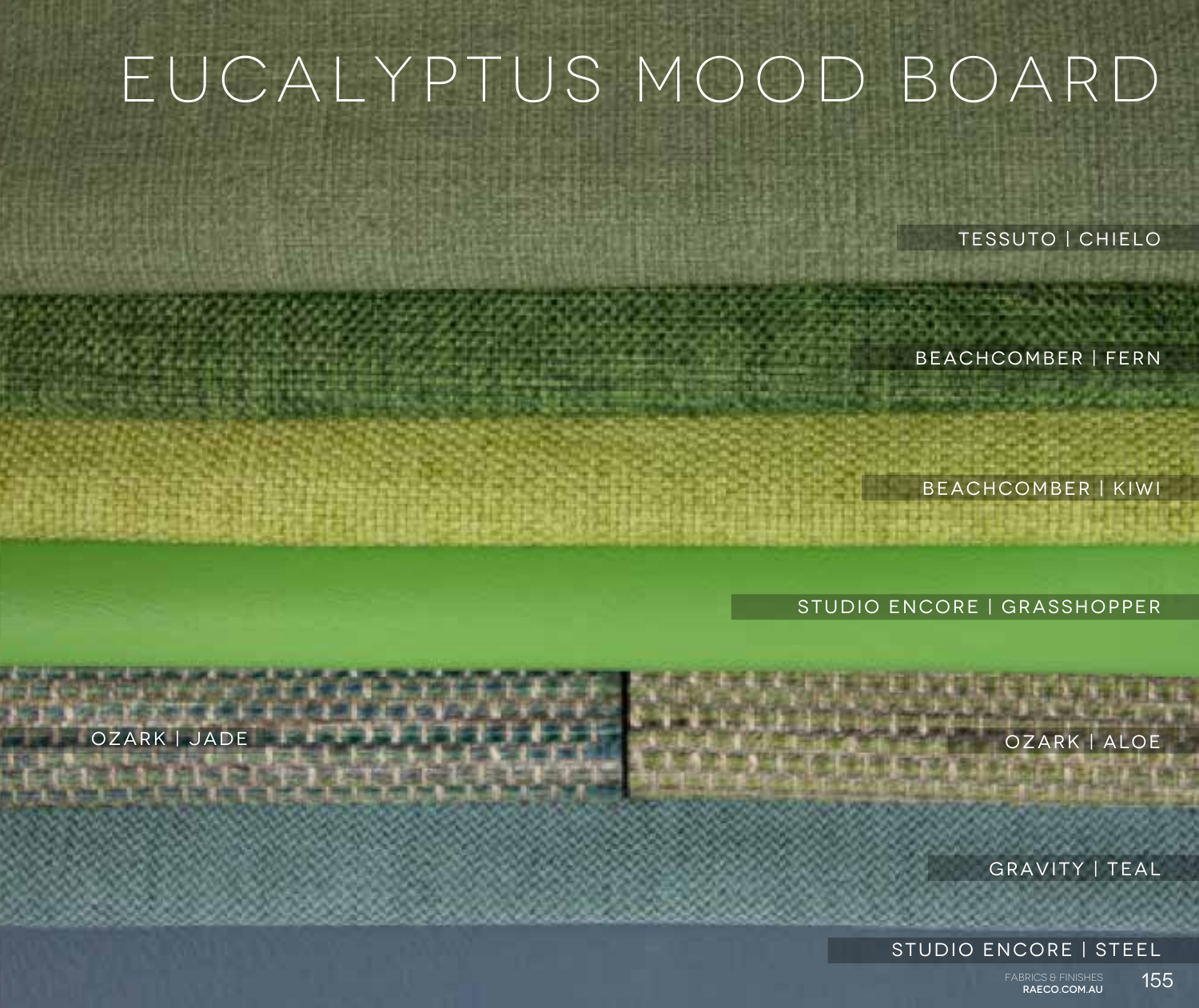#### saltbush mood board

gravity | denim

linea | pipeline

gravity | brick

cuba | ocean

**Represent** 

clique | brick

clique | denim

linea | hotline

beachcomber | TERRACOTTA

studio encore | steel

gravity | navy

156 fabrics & finishes RAECO.COM AU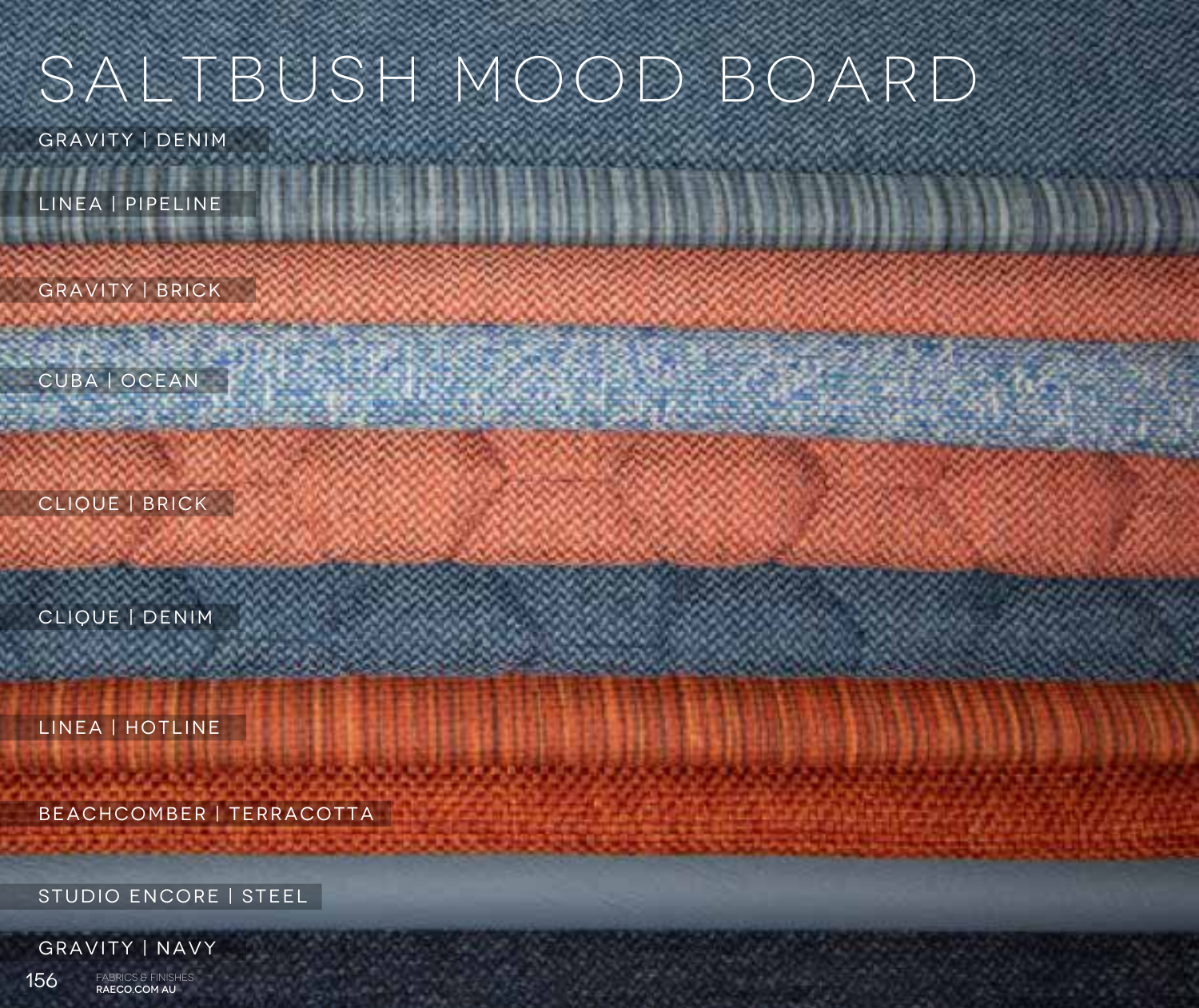# WATTLE SEED MOOD BOARD

gravity | onyx

ozark | tahini

adelaide | ebony

ozark | steel

adelaide | navy

studio encore | steel

bright | navy (XX)

bright | ebony

ozark | pepper

airlie | ebony (XX)

studio encore | smoke

AIRLIE | NAVY

157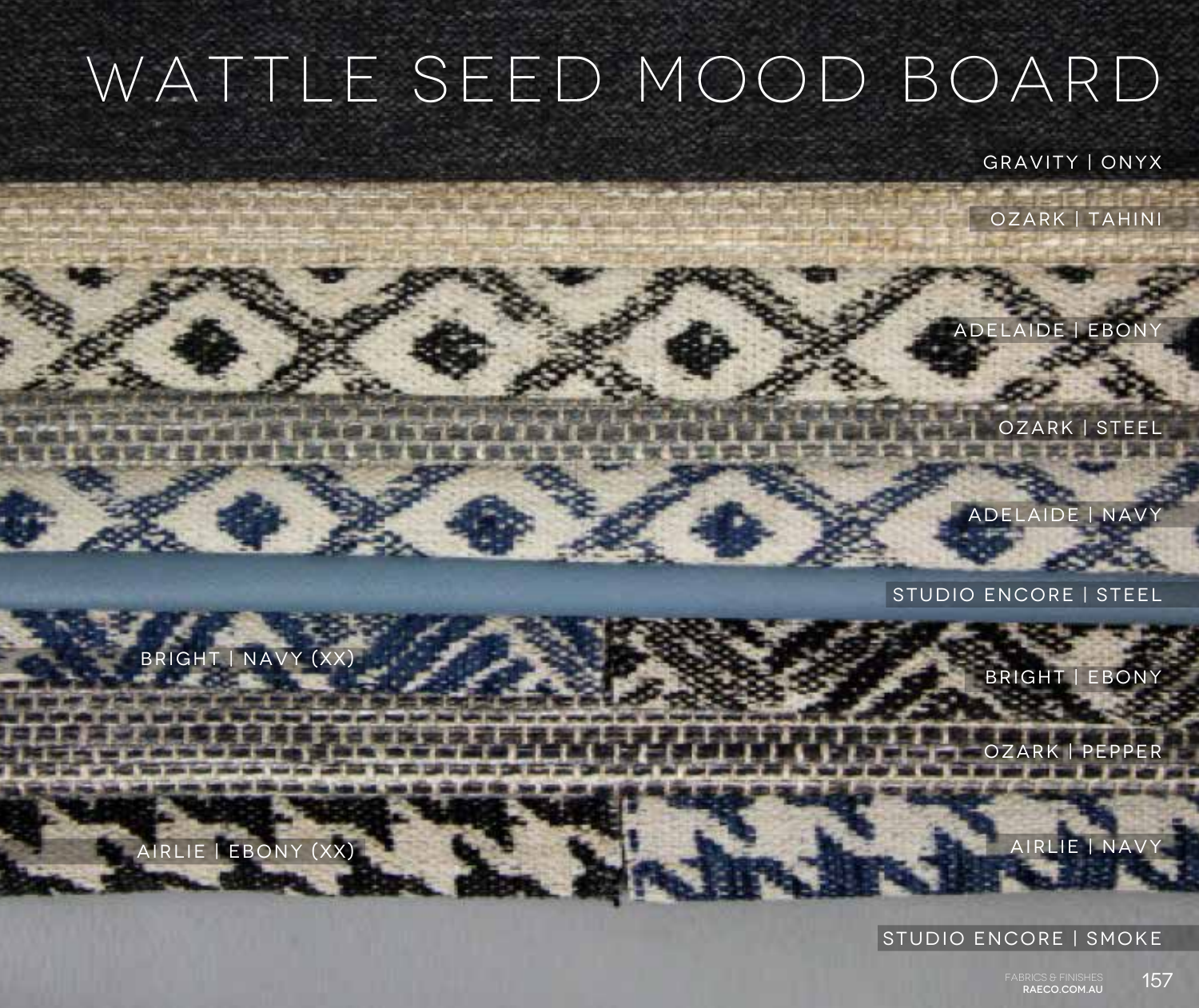## lilly pilly mood board

beachcomber | magenta

ozark | acacia

studio encore | lemon twist

tessuto | verde

linea | landline

tessuto | olive

cuba | sunset

**CELLERATION** 

beachcomber | manuka

clique | apple

beachcomber | kiwi

158 **8** FABRICS & FINISHES<br>RAECO.COM AU